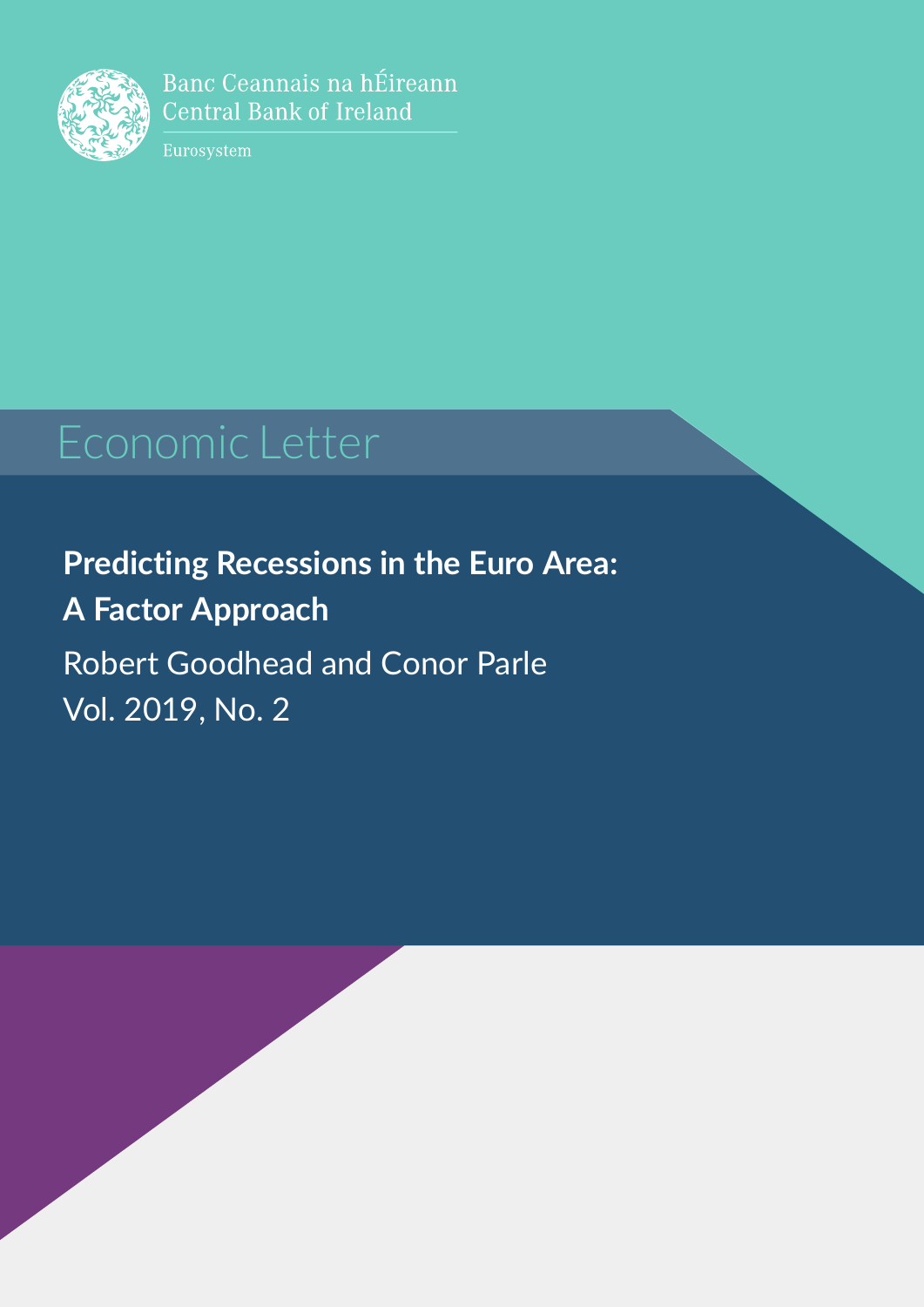# **Predicting Recessions in the Euro Area: A Factor Approach**

# *Robert Goodhead and Conor Parle*[\\*](#page-0-0)

Recent economic data have pointed to the potential for weaker economic growth in the euro area. This Letter presents a model of recession probabilities using the first five principal components of a range of macroeconomic, financial and global variables as predictors. This model outperforms a yield curve based method, and points to slightly elevated recession risk in the near term.

### **Introduction**

The December 2018 meeting of the Governing Council of the ECB marked the end of the net asset purchases that were undertaken as part of its asset purchase programme (APP). The Governing Council also made clear that it would continue with the reinvestment of maturing securities bought during the APP, in full, "for an extended period of time past the date when it starts raising the key ECB interest rates". Between September 2008 and January 2019, the ECB's balance sheet expanded by 227 per cent as a result of a series of unconventional monetary policy measures adopted in response to the financial crisis and European sovereign debt crisis. The end of net purchases marks both the end of APP and the start of the path towards monetary policy normalisation in the euro area.

Between 2018 Q2 and Q4, there has been a significant amount of negative news concerning the euro area macroeconomy as a whole. Survey data from the IHS Markit Purchasing Manager's Index and the ZEW indicator of economic confidence recorded a marked decline.<sup>[1](#page-0-0)</sup> Negative news from survey data was eventually reflected in realised GDP data. This contrasted with the generally positive economic environment that supported the decision to reduce expansion at the December 2018 Governing Council meeting; growth was above potential in 2016 and 2017, and headline inflation had converged towards target.

However, as net asset purchases ended there was a re-assessment of the balance of risks in the introductory statement of the Governing Council delivered at the accompanying press conference. While the balance of risks was still described on the whole as being *broadly balanced*, there was a shift in language towards balance of risks *moving to the downside* in

<sup>\*</sup>Both Central Bank of Ireland, contact: [robert.goodhead@centralbank.ie.](mailto: robert.goodhead@centralbank.ie) The views expressed in this paper are those of the authors only and do not necessarily reflect the views of the Central Bank of Ireland. We thank Garo Garabedian, Reamonn Lydon, Gerard O'Reilly, and Gillian Phelan for their helpful comments.

<sup>&</sup>lt;sup>1</sup>The IHS Markit Purchasing Manager's Index is a survey of market participants, conducted monthly, giving an overall viewpoint of the wellbeing of the economy. The ZEW Indicator is a monthly survey of Germanybased economists regarding current and future economic conditions.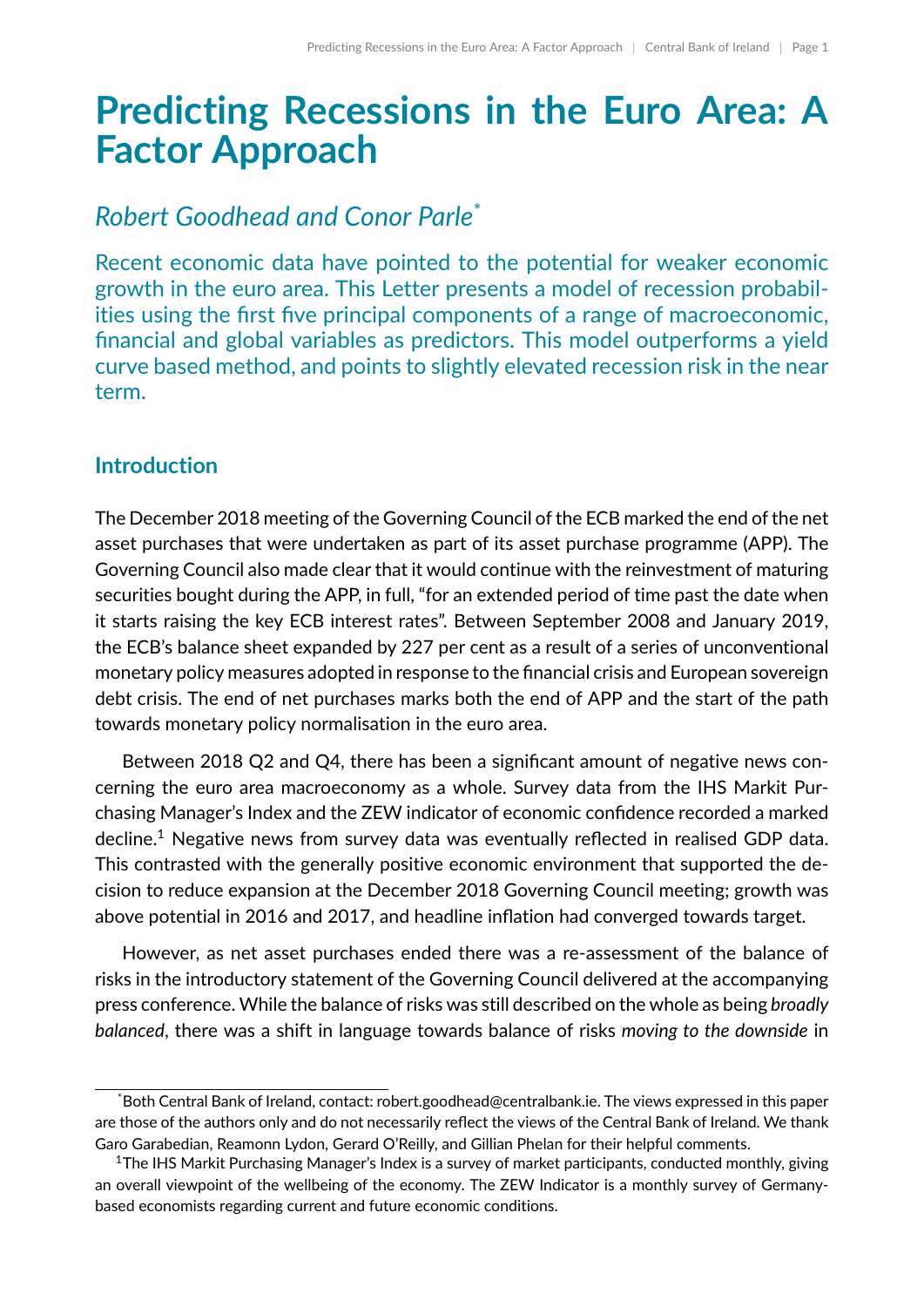December.[2](#page-0-0) This was further adjusted in January 2019 to state that risks *have moved to the downside*. [3](#page-0-0) Hence the path of euro area normalisation could face more challenges in comparison to the US experience, where the Fed ended its net asset purchases (from its QE3 programme) in an environment of generally stronger macro data. In this context, it is essential to look at the potential for an elevated probability of shocks to the downside in the euro area.

ECB communications at the time of the December 2018 meeting had emphasised two key arguments as to why overall risks remained broadly balanced, albeit moving to the downside. The first argument is that recent weaknesses are in fact reversions to mean growth performance, relative to previous unusually strong data. Indeed, a recent speech by ECB Chief Economist Peter Praet [\(Praet,](#page-11-0) [2018\)](#page-11-0) noted that "[t]he slowdown in euro area economic growth since the start of the year has reflected in no small part a retreat from the strong growth of 2017". It has therefore been argued that the recent data is representative of a shift backwards from high levels seen at the end of last year. Furthermore, survey indicators are still above their long run averages, despite recent falls.

The second argument in ECB communications is that there are positive medium term dynamics at play in domestic sectors, and that recent negative shocks have their origins in volatile external demand factors.[4](#page-0-0) This is seen in a speech by ECB President Mario Draghi in November [\(Draghi,](#page-11-1) [2018\)](#page-11-1), where he noted that "we still see the overall risks to the growth outlook as broadly balanced, in large part because the underlying drivers of domestic demand remain in place".

In the context of the debate regarding the balance of risks in the euro area, the objective of this Letter is to assess macroeconomic and financial downside risks by quantifying recession probabilities, using simple empirical models.

#### **Recession Probabilities**

In order to address our research question, and estimate recession probabilities for the euro area, we estimate two main specifications: a yield curve based approach, and a factor model encompassing a range of financial, global and macroeconomic variables.

<sup>&</sup>lt;sup>2</sup> Previous wording at the press conference of the ECB Governing Council was, as seen in the wording of October 2018: "The risks surrounding the euro area growth outlook can still be assessed as broadly balanced. At the same time, risks relating to protectionism, vulnerabilities in emerging markets and financial market volatility remain prominent." This was changed in December 2018 to: "The risks surrounding the euro area growth outlook can still be assessed as broadly balanced. However, the balance of risks is moving to the downside owing to the persistence of uncertainties related to geopolitical factors, the threat of protectionism, vulnerabilities in emerging markets and financial market volatility."

 $^3$ January 2019 wording: "The risks surrounding the euro area growth outlook have moved to the downside on account of the persistence of uncertainties related to geopolitical factors and the threat of protectionism, vulnerabilities in emerging markets and financial market volatility."

<sup>4</sup>These external factors include weakening global trade, risks associated with protectionism, and risks associated with emerging markets.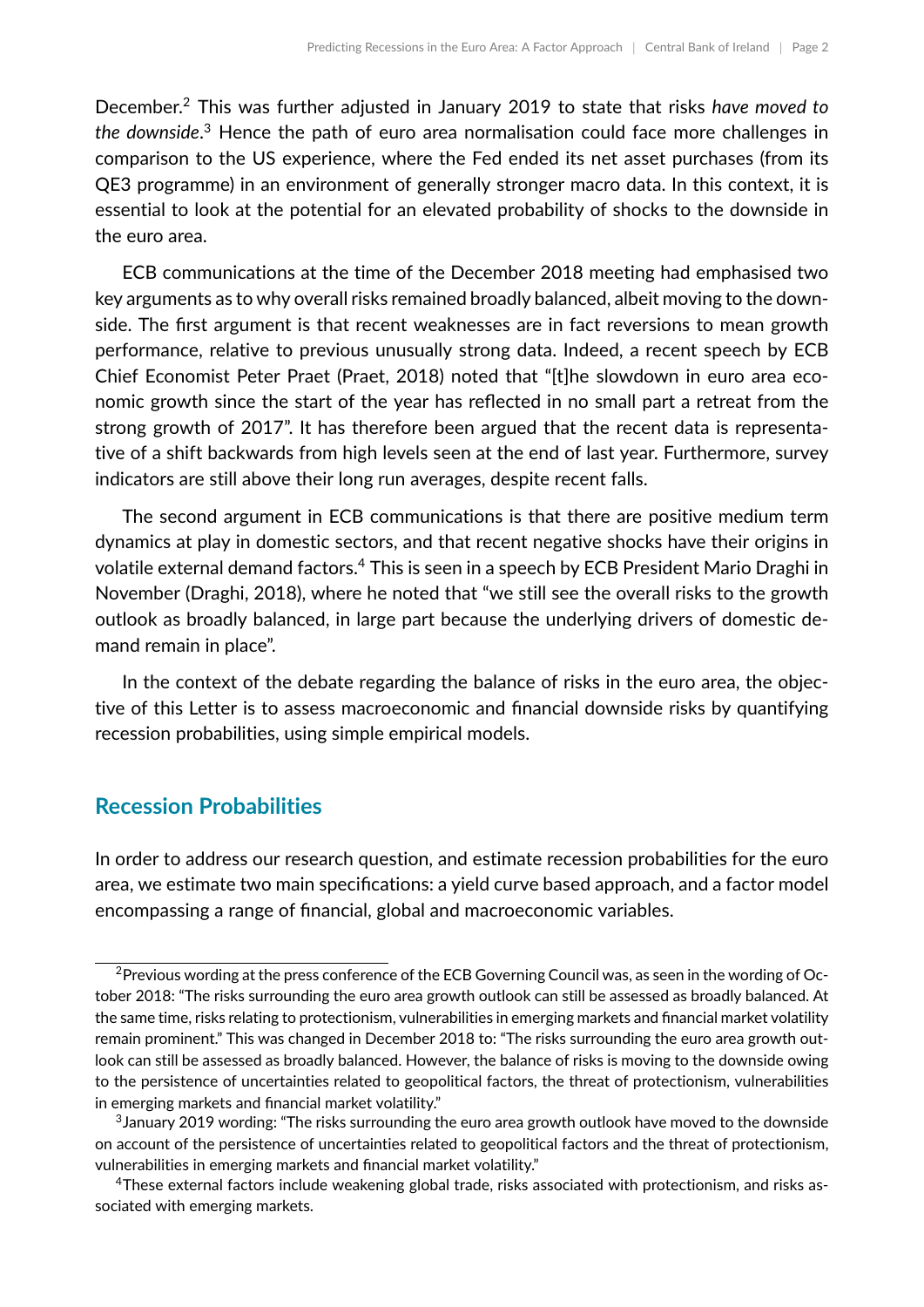We focus on recessions due to their long lasting impacts on welfare. A further consideration is the fact that policy constraints currently exist due to the effective lower bound on the policy rates of the ECB, as well as potential limitations on the ability of the ECB to take an increased position in government bond markets, were a new round of APP to be necessary.<sup>[5](#page-0-0)</sup> These policy constraints may limit the ability of the ECB to respond to serious negative shocks. We define a recession period as commencing when quarter on quarter real GDP growth has been negative for two consecutive periods. Recession periods are displayed in Figure [1.](#page-3-0) [6](#page-0-0)

<span id="page-3-0"></span>

To evaluate recession probabilities, we combine the recession dates shown in Figure [1](#page-3-0) with data on a number of key macroeconomic variables. The data we use are from the euro area wide model data set [\(Fagan et al.,](#page-11-2) [2001\)](#page-11-2), which we have extended to 2018 Q3. The original data set uses variables which were created by ECB staff using a range of national and international sources. The main value added of the data set is that it creates a long run data series which treats the euro area as a single economy. The model imposes a long run equilibrium consistent with classical economic theory, with short run dynamics being driven by demand. The data are available at a quarterly frequency as far back as 1970 Q1, allowing us to give a thorough overview of long run dynamics in a hypothesised pre-euro economic block.<sup>[7](#page-0-0)</sup> For the purposes of our analysis, we require the longest time series possible, as oth-

<sup>&</sup>lt;sup>5</sup>Specifically, these constraints follow from limited issuance of bond instruments by member state governments, potential issuance of new debt at lower duration than was previously undertaken, and the self-imposed 33 per cent caps on the positions of the ECB in bond instruments of given horizons, and overall member state bond issuance.

 $6$ Data from the euro area wide model data set, [Fagan et al.](#page-11-2) [\(2001\)](#page-11-2).

<sup>&</sup>lt;sup>7</sup>Unfortunately, a real-time version of the dataset is not available. Given many revisions to macro-data, it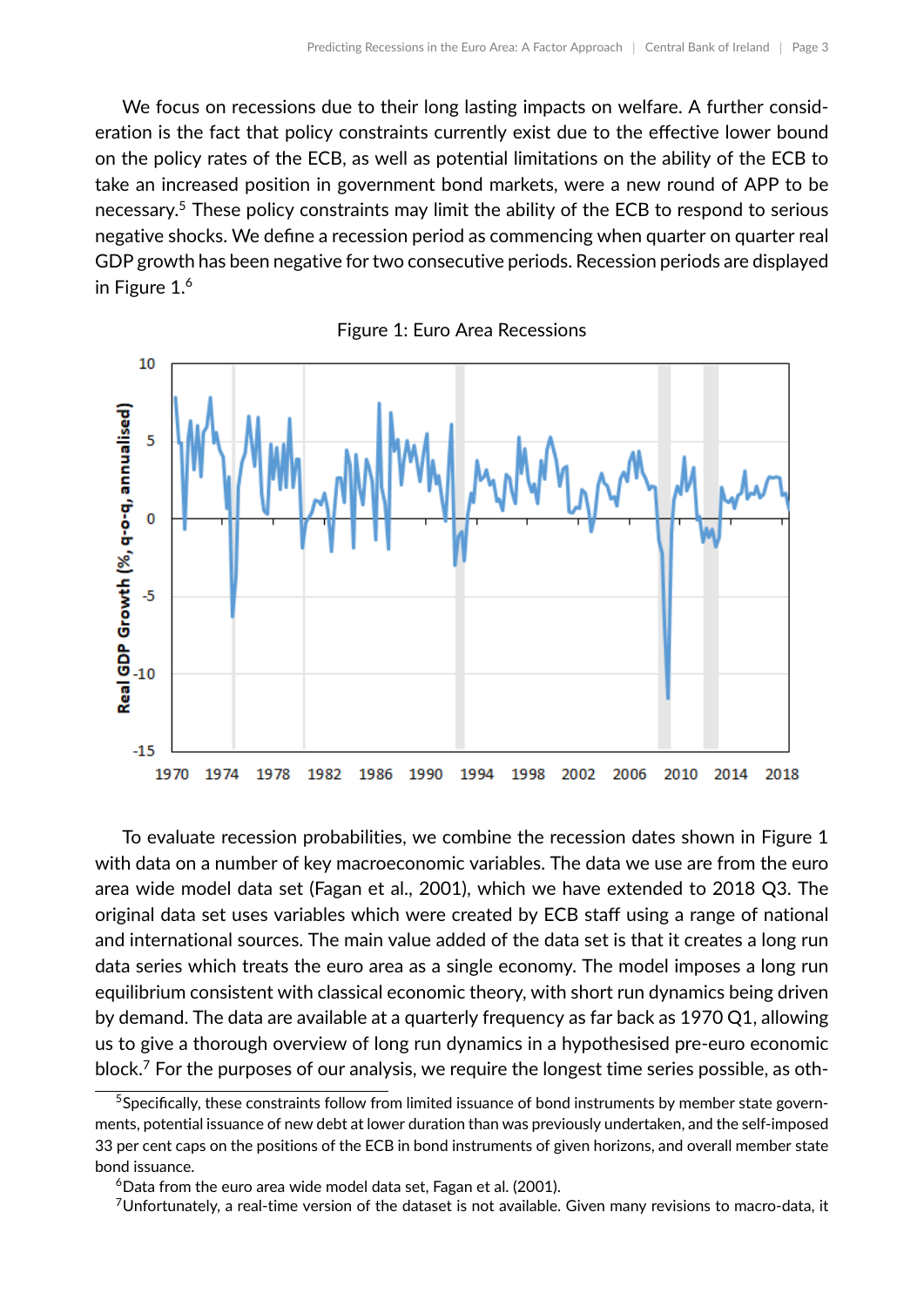erwise we would have too few observations for our dependent variable of interest, namely recessions.[8](#page-0-0)

The first specification we use to evaluate the probability of a recession is:

<span id="page-4-0"></span>
$$
P(RecessionDummy_t = 1) = F_N(\beta_0 + \beta_1 Y C_t).
$$
 (1)

We define  $RecessionDummy$  as a forward looking variable equal to one if there is a reces-sion in the current quarter, or the following four quarters.<sup>[9](#page-0-0)</sup> We initially assume that recession probabilities can be described as a function of the yield curve. The functional form we choose is the standard normal cumulative distribution function, following the widely used probit approach. The baseline model takes the yield curve  $(YC)$ , which is defined as the difference between the long run and short run interest rates, as our only explanatory variable. We take these to be the quarterly averages of the three month Euribor rate, and the euro area 10 year government benchmark bond yields. Generally, an inverted yield curve (i.e. a long run rate lower than the short run) serves as a potential warning sign of an upcoming recession, as it is usually interpreted as indicating a future expansion in the monetary policy stance in response to weak macroeconomic data. Key examples of this methodology are seen in works by [Estrella and Mishkin](#page-11-3) [\(1996\)](#page-11-3) and [Favero et al.](#page-11-4) [\(2005\)](#page-11-4). Recent work by [Jo](#page-11-5)[hansson and Meldrum](#page-11-5) [\(2018\)](#page-11-5) and [Stuart and Gerlach](#page-11-6) [\(2018\)](#page-11-6) re-examines the usefulness of this approach in the US context.

Many papers have argued for the use of various additional financial and macroeconomic variables in prediction models for recessions. From the perspective of a hypothesised euro area block back to 1970, it is likely preferable to use additional information to the yield curve, due to the weak signalling power of the yield curve alone. This can be seen in the work of [Liu and Moench](#page-11-7) [\(2014\)](#page-11-7) and [Bellégo and Ferrara](#page-11-8) [\(2009\)](#page-11-8). Our second specification builds on this insight by adopting factor model of a wide range of key macroeconomic and financial variables as our predictor variables, in order to best summarise the variance in many economic indicators. The closest paper to our study is that of [Fendel et al.](#page-11-9) [\(2018\)](#page-11-9), who also study the euro area, and also use principal components in several of their probit specifications. However, these authors choose to study a relatively short sample containing only two recessions, whereas our use of the AWM dataset permits investigation of a timeperiod containing five recessions. Our sample period also allows us to investigate the role of the most recent weak data in 2018 for recession probabilities.

We initially take the first five principal components of potentially informative data from the area wide model data set, alongside other data from FRED and the OECD for inter-

<sup>9</sup> Precisely, this is equal to one if there is a recession in the next five quarters, inclusive of this quarter.

would be of interest to evaluate the performance of our models with respect to real-time data. See [Conefrey](#page-11-10) [and Walsh](#page-11-10) [\(2018\)](#page-11-10), who develop an indicator using principal components to overcome measurement error issues in an Irish context.

<sup>&</sup>lt;sup>8</sup>The original data are from the initial 11 euro area countries, however, the series are adjusted for the changing composition over time. A number of annual series are interpolated to make them available on a quarterly basis. The official area wide model series are only updated as far as 2016 Q4. After this, we find matching data series in Datastream, and extend the series in line with the realised growth rate of these series during this time period.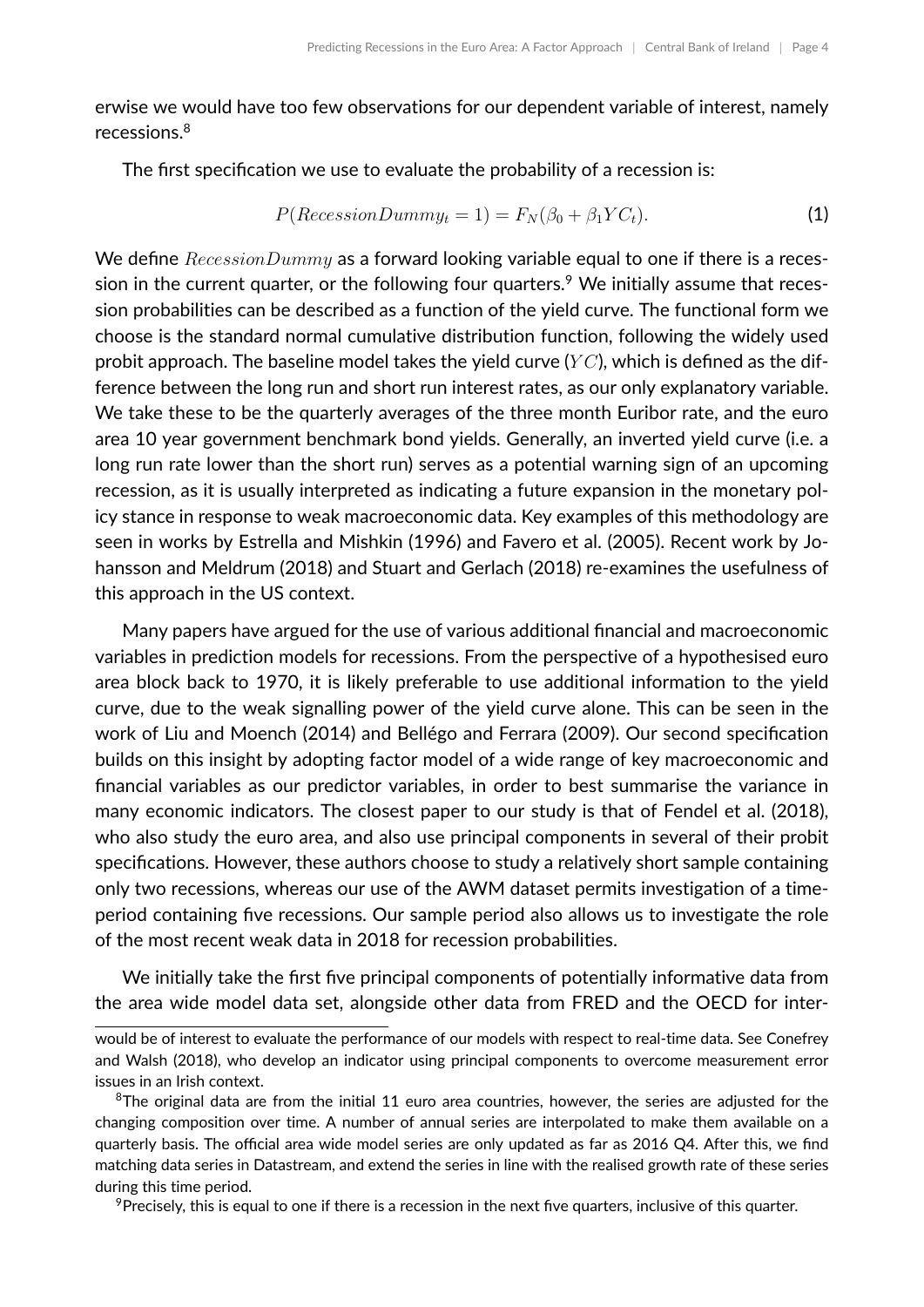national variables.<sup>[10](#page-0-0)</sup> By studying which variables load onto the principal components with the greatest weight, we are able to give each a broad interpretation. We therefore respectively assign the principal components the names: "Domestic Prices", "Domestic Real Macro", "Commodities and Financial", "Open Economy/Labour", and "Open Economy". Details can be found in Appendix 2, Table [4.](#page-13-0) These five principal components explain 84 per cent of the variance in the data set.

We then estimate a model similar in fashion to the one specified in Equation [\(1\)](#page-4-0), using these first five principal components as the predictor variables in place of the yield curve. We therefore estimate the following model by maximum likelihood:

$$
P(RecessionDummy_t = 1) = F_N(\beta_0 + \beta_{F,1}PC_{1,t} + \beta_{F,2}PC_{2,t} + \dots + \beta_{F,5}PC_{5,t}),
$$
 (2)

with  $RecessionDummy$  being defined as in [\(1\)](#page-4-0), and  $PC_j$  indicating the  $j$ th principal component.

#### **Results**

The parameter estimates from the initial probit model across multiple time horizons are shown in Tables [1](#page-6-0) and [2.](#page-6-1) $^{11}$  $^{11}$  $^{11}$  With respect to results from the yield curve model, the coefficient on  $YC$  is negative as expected, and is highly significant. As can be seen, the principal components method delivers much better results from a fit perspective, with a persistently higher pseudo- $R^2$  and AUROC statistics. While many countries may have in effect followed a common monetary policy via fixed exchange rate regimes in the pre-ECB period, this would only have been true to an extent. Thus, the decision to study the pre-ECB period likely renders the yield curve a less-important predictor, relative to its proven effectiveness in the US context. Comparing the pseudo- $R^2$  of the factor model across horizons, we see the largest value for the case of the shortest horizon model, as we would expect. However, we note that the pseudo- $R^2$  figures do not decrease overly with horizon, and our models maintain their ability to explain recession probabilities even within four years.

 $10$ The 40 variables are listed in Appendix 1. All variables are transformed so as to make them stationary, de-meaned and standardised. For robustness we run the same specifications using the first eight principal components, with no change in results.

<sup>&</sup>lt;sup>11</sup>In each table the AUROC (Area Under Receiver Operating Curve) is reported. This measures how well an estimator can distinguish between two groups (recessions, and the absence of a recession in our case). A reading of 1 suggests perfect classification and 0.5 suggests no information is given by the model.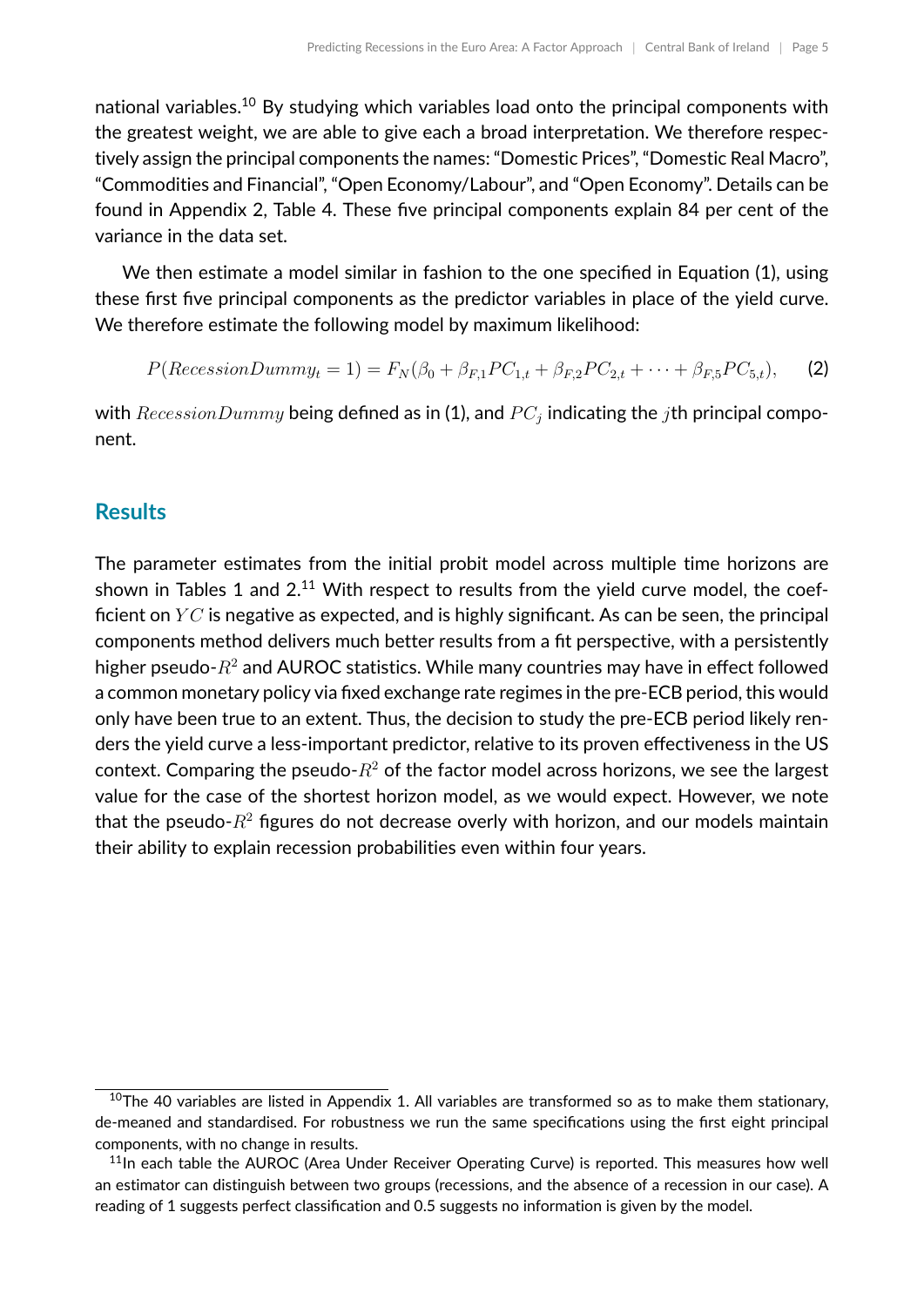|                | One Year    | Two Year    | Three Year  | <b>Four Year</b> |
|----------------|-------------|-------------|-------------|------------------|
|                |             |             |             |                  |
| $YC_t$         | $-0.292***$ | $-0.318***$ | $-0.253***$ | $-0.244***$      |
|                | (0.0852)    | (0.0806)    | (0.0779)    | (0.0787)         |
|                |             |             |             |                  |
| Constant       | $-0.674***$ | $-0.281**$  | $-0.0694$   | 0.140            |
|                | (0.131)     | (0.126)     | (0.125)     | (0.126)          |
| Observations   | 195         | 195         | 195         | 195              |
| $Pseudo - R^2$ | 0.0675      | 0.0706      | 0.0422      | 0.0369           |
| <b>AUROC</b>   | 0.6155      | 0.6260      | 0.6680      | 0.6631           |

<span id="page-6-0"></span>Table 1: Results of Probit Estimation – multiple time horizons, yield curve model

Standard errors in parentheses

\*  $p < 0.10$ , \*\*  $p < 0.05$ , \*\*\*  $p < 0.01$ 

<span id="page-6-1"></span>Table 2: Results of Probit Estimation – multiple time horizons, factor model

|                                 | One Year    | Two Year    | Three Year  | <b>Four Year</b> |
|---------------------------------|-------------|-------------|-------------|------------------|
|                                 |             |             |             |                  |
| <b>PC1 - Domestic Prices</b>    | 0.0199      | $0.0731***$ | $0.0813***$ | $0.122***$       |
|                                 | (0.0309)    | (0.0277)    | (0.0265)    | (0.0283)         |
|                                 |             |             |             |                  |
| PC2 - Domestic Real Macro       | $-0.195***$ | $-0.0816**$ | $-0.0526*$  | $-0.0103$        |
|                                 | (0.0406)    | (0.0325)    | (0.0311)    | (0.0305)         |
| PC3 - Commodities and Financial | $-0.429***$ | $-0.408***$ | $-0.326***$ | $-0.353***$      |
|                                 |             |             |             |                  |
|                                 | (0.0830)    | (0.0756)    | (0.0683)    | (0.0710)         |
| PC4 - Open Economy/Labour       | 0.0759      | 0.0217      | $-0.0450$   | $-0.0600$        |
|                                 | (0.0909)    | (0.0771)    | (0.0714)    | (0.0715)         |
| PC5 - Open Economy              | 0.118       | $-0.0670$   | $-0.147*$   | $-0.194**$       |
|                                 |             |             |             |                  |
|                                 | (0.106)     | (0.0812)    | (0.0758)    | (0.0765)         |
| Constant                        | $-1.265***$ | $-0.682***$ | $-0.344***$ | $-0.0687$        |
|                                 | (0.152)     | (0.110)     | (0.100)     | (0.101)          |
| Observations                    | 191         | 191         | 191         | 191              |
| $Pseudo - R^2$                  | 0.3315      | 0.2151      | 0.1623      | 0.1975           |
| <b>AUROC</b>                    | 0.8661      | 0.7837      | 0.7478      | 0.7795           |

Standard errors in parentheses

\*  $p < 0.10$ , \*\*  $p < 0.05$ , \*\*\*  $p < 0.01$ 

Therefore the factor model is of more interest for recession prediction, due to its greater in-sample fit. Of note is the varying statistical significance of each of the principal components. The first principal component, mainly consisting of domestic price variables, is insignificant over the one year horizon, but highly significant from two years onwards, with the inverse being true of the coefficient on the principal component named "Domestic Real Macro". One potential explanation of these results is that they reflect the lag with which monetary policy responds to inflationary surprises, in the sense that contractionary policy changes would affect real variables prior to their effect on inflation variables. The principal component representing financial and commodity market variables is highly significant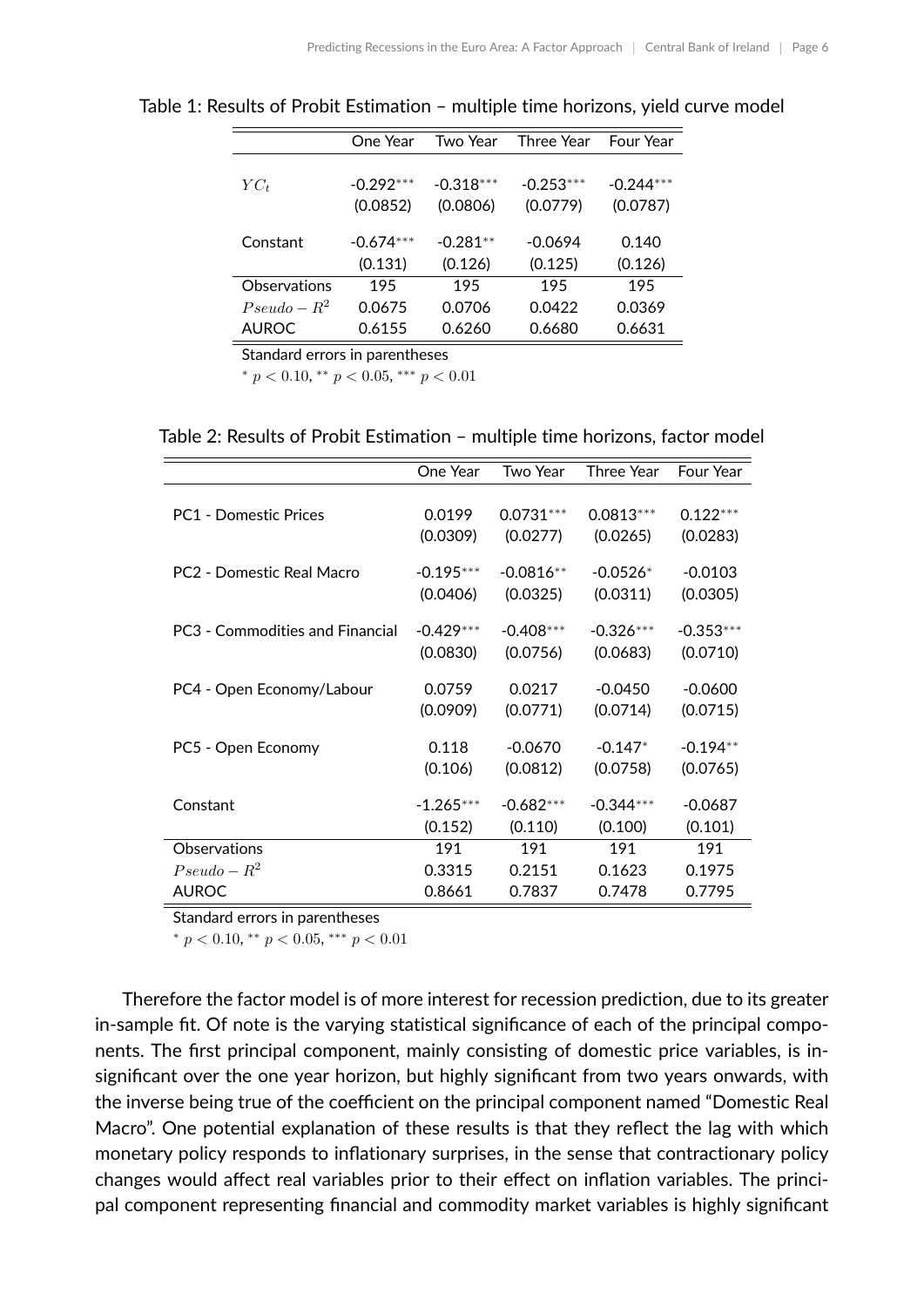<span id="page-7-0"></span>

Figure 2: Predicted Recession Probabilities – Probit Model, 1-Year Horizon

**Main Points:** The probability of a recession in the next year for the yield curve model is shown above (in bold), with 90% confidence bands in red dashed lines, and the model predicted average is the black dotted horizontal line. Recession probabilities are below their overall mean. As can be seen the model fit is generally low, this yield curve model is outperformed by the factor model. Final data point 2018 Q3.

throughout. The open economy principal components are either insignificant or only significant in the long run. $12$ 

Turning now to the point estimates of predicted probability over time, Figures [2](#page-7-0) and [3](#page-8-0) show the estimated probability of a recession within a one year horizon.<sup>[13](#page-0-0)</sup> Using a probit model, and a yield curve only approach, we note that in the most recent data the probability of a recession remains below the long term average (though this is insignificant at 90 per cent). Interestingly, for the yield curve approach the predicted probability remains low prior to the recessions in all cases, which reflects the generally poor performance of this model. The predicted probabilities do rise before recessions (with the exception of the sovereign debt crisis), although not to a great extent.

The predicted probability from the factor approach, on the other hand, shows greater volatility, but appears generally to predict all recessions in the sample (with the exception of the 1990's recession). Most noteworthy from the perspective of current policy is a large increase in 2016/2017, before a slight amelioration, and a positive spike afterwards. Over the first three quarters of 2018, results suggest that the probability of a recession in the

 $12$ Though some factors are insignificant, we prefer to keep all factors in our specifications in any case, so that our model is in principle able respond to all major variations in the underlying data series.

 $13$ Horizontal lines represent the unconditional mean, as predicted by the model.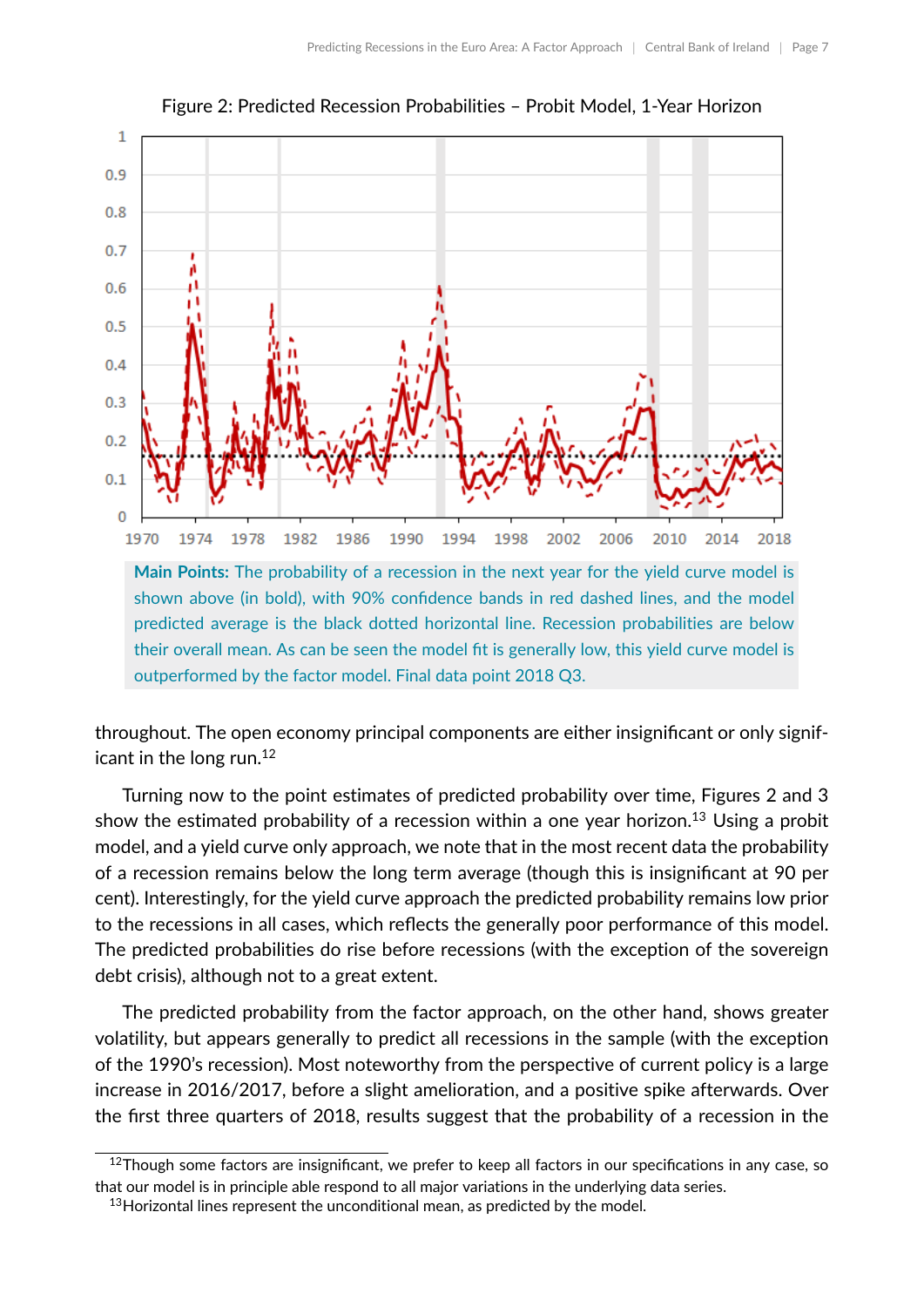<span id="page-8-0"></span>

Figure 3: Predicted Recession Probabilities – Factor Model, 1-Year Horizon

at 90%). As can be seen the model picks up on all recessions but the one in the 1990's, while the rate of false positives is low. Recession probabilities are elevated with respect to the overall mean in the most recent data. Final data point 2018 Q3.

coming year are above the long run average (probabilities are significantly above average from 2017 Q1, at a high degree of significance of 99 per cent). Results are robust to other functional form specifications, including those designed to account for data where there is a low number of observations of positive realisations of the dependent variable (i.e. few cases of recession, with respect to our study). $14$ 

Table [3](#page-9-0) shows point estimates of the probability of a recession for Q1 to Q3 2018 taken from the factor model. As can be seen, there is a marked increase in all measures in Q2, with a slight fall in Q3. Current recession risk remains elevated, and results are robust across forecast horizons.[15](#page-0-0)

From a policy perspective it is important to be able to interpret potential reasons for

<sup>&</sup>lt;sup>14</sup> Results (for both the yield curve and factor models) are robust to logistic regression, complementary loglog, Firth logistic regression and rare events logistic regression.

<sup>&</sup>lt;sup>15</sup>While recession probabilities are the main focus of our analysis, we also checked the robustness of our results to examining periods of low growth. We examined robustness to changing the dependent variable to an indicator variable taking the value one when growth is on average less than 0.92 per cent for four quarters. The value 0.92 per cent was chosen since it is one standard deviation below average q-o-q annualized GDP growth for the euro area 1999Q1-2007Q4. The overall level of the slowdown probability obviously differs to that of the recession probability. The recent behaviour of the predicted probabilities, in the sense of there being a sharp rise in 2016/2017, a slight amelioration, and a subsequent positive spike is robust to the change in the dependent variable.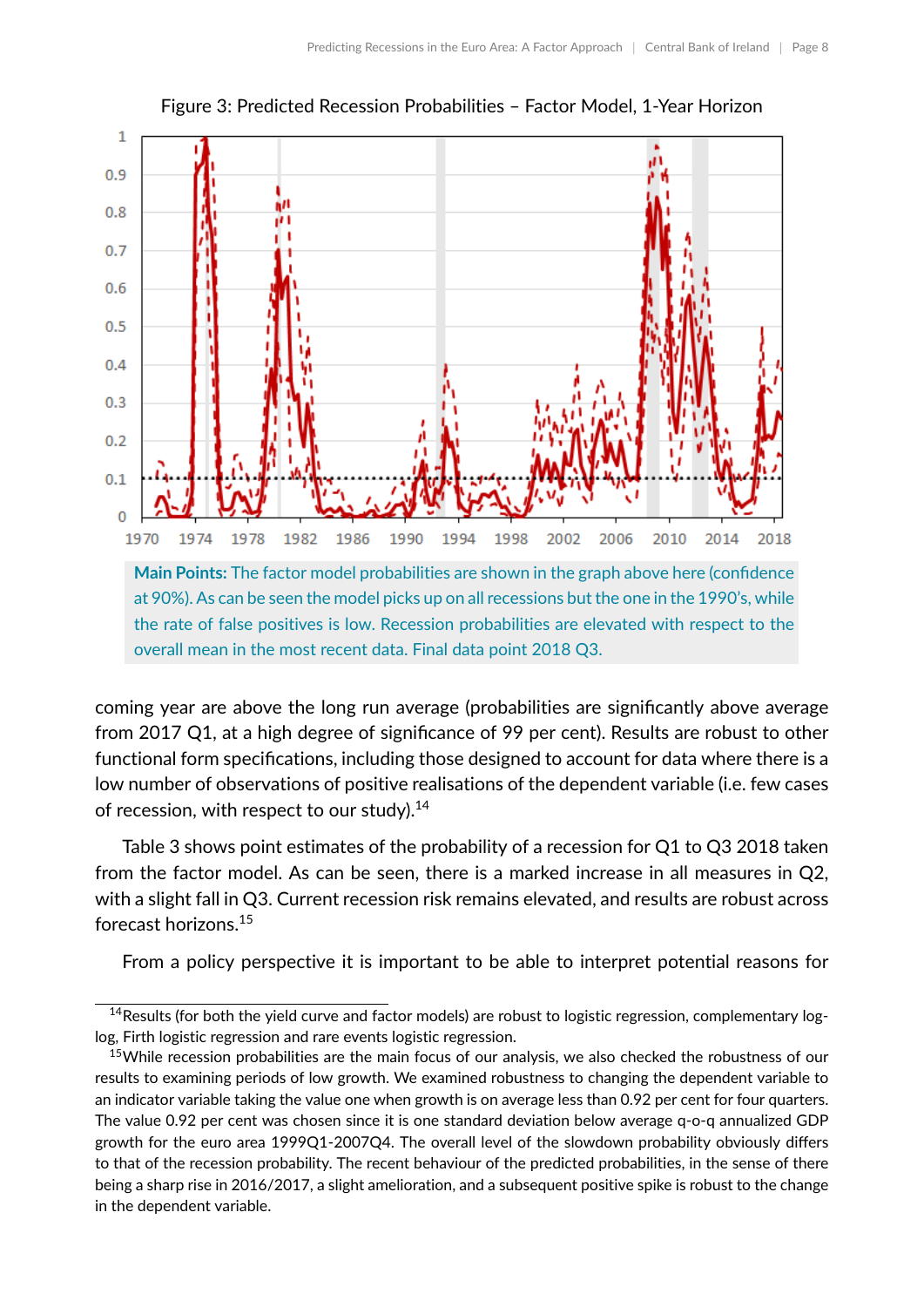increases in realised probabilities. Using the factor model, we compute the marginal contri-bution of each principal component to the predicted probability for each time period.<sup>[16](#page-0-0)</sup> This is shown in Figure [4](#page-10-0) for the post-crisis period. With respect to the most recent dynamics, we can note that the spike in 2016 can be mainly explained by movements in the financial and commodities factor, which itself is largely driven by a spike in the growth of oil prices.

|         | One Year     | Two Year     | Three Year   | Four Year    |
|---------|--------------|--------------|--------------|--------------|
| 2018 Q1 | 0.22         | 0.35         | 0.41         | 0.49         |
|         | [0.13, 0.35] | [0.24, 0.47] | [0.30, 0.53] | [0.37, 0.61] |
| 2018 Q2 | 0.28         | 0.43         | 0.49         | 0.58         |
|         | [0.17, 0.41] | [0.31, 0.56] | [0.37, 0.61] | [0.46, 0.7]  |
| 2018 Q3 | 0.26         | 0.41         | 0.47         | 0.56         |
|         | [0.16, 0.39] | [0.29, 0.53] | [0.35, 0.59] | [0.44, 0.67] |

<span id="page-9-0"></span>Table 3: Forward Looking Recession Probabilities – Point Estimates from Factor Model

90% confidence bands in parenthesis

#### **Conclusion**

In this Letter, we used principal components of a number of key financial and macroeconomic variables to develop a probit model for predicting recessions, and compared the results to that of a yield curve based methodology. With respect to the most recent data, we found that in the yield curve model, the recession probability remains below the long run average in the short run. However, in the factor model we have seen a recent spike. In general, the factor model appears to outperform the yield curve model in predicting future contractions.

With respect to euro area monetary policy, these results are particularly interesting in the context of normalisation. The ECB recently adjusted its balance of risks assessment in the introductory statement to the January 2019 press conference to acknowledge the fact that risk factors are tilted to the downside, and as such it is important to examine the potential that such risks may lead to a recession. The recent uptick in the probability of a recession according to our various factor probit specifications should thus be of interest to policymakers in the euro area.

 $16$ The marginal contribution for a given quarter is computed as the predicted value, subtract the predicted value we would achieve if the independent variable of interest was restricted to the value it took in the previous period. Other variables are allowed to evolve freely in the exercise. This permits a measure of the contribution of given variables in our nonlinear setup.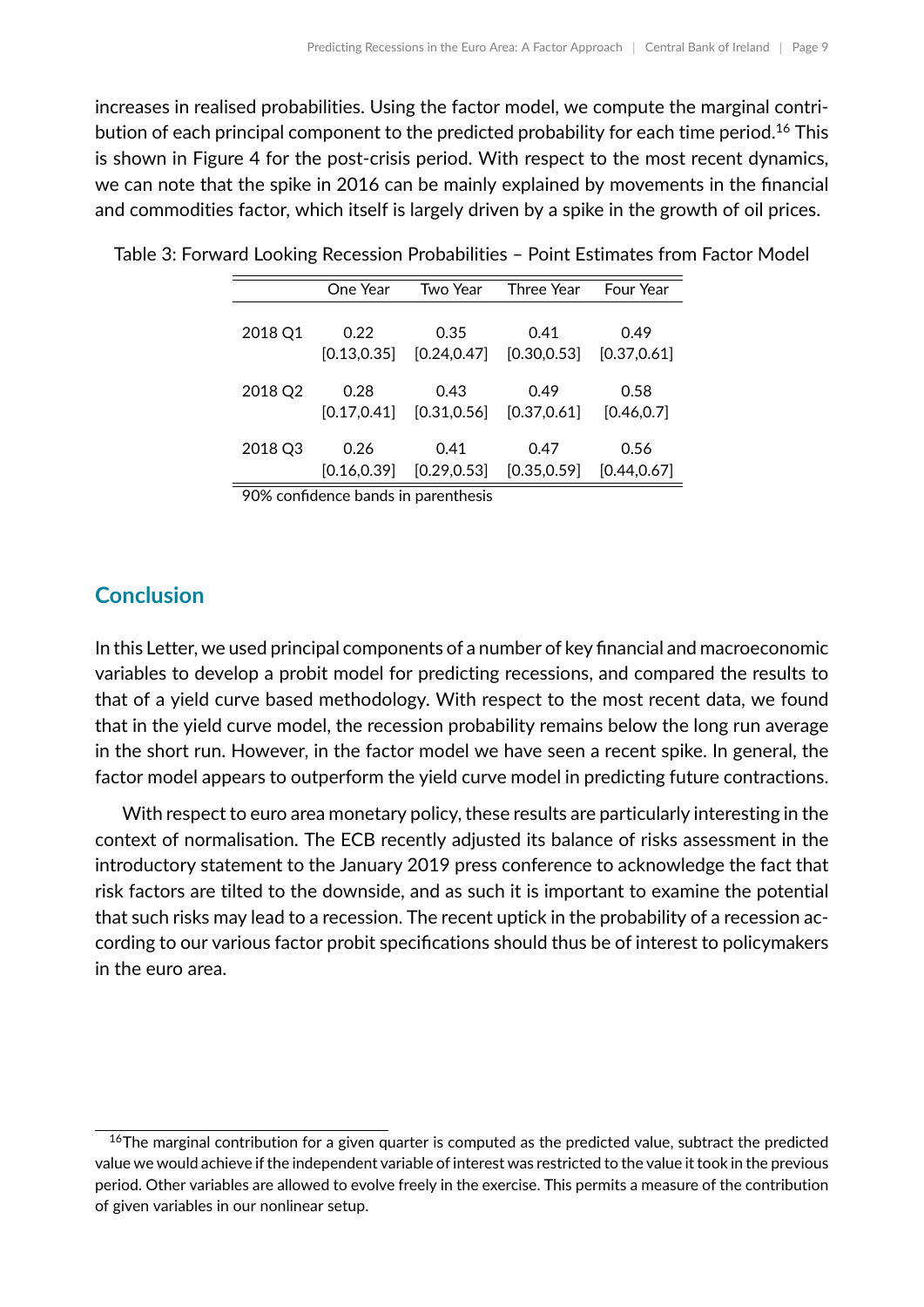

#### <span id="page-10-0"></span>Figure 4: Marginal Contribution of Each Principal Component to Probability of a Recession

*Note:* Figure displays average marginal contribution of the second, third and fifth principal components to movements in recession probabilities, averaged by year. The contributions of the first and fourth principal component are economically negligible, and are not displayed.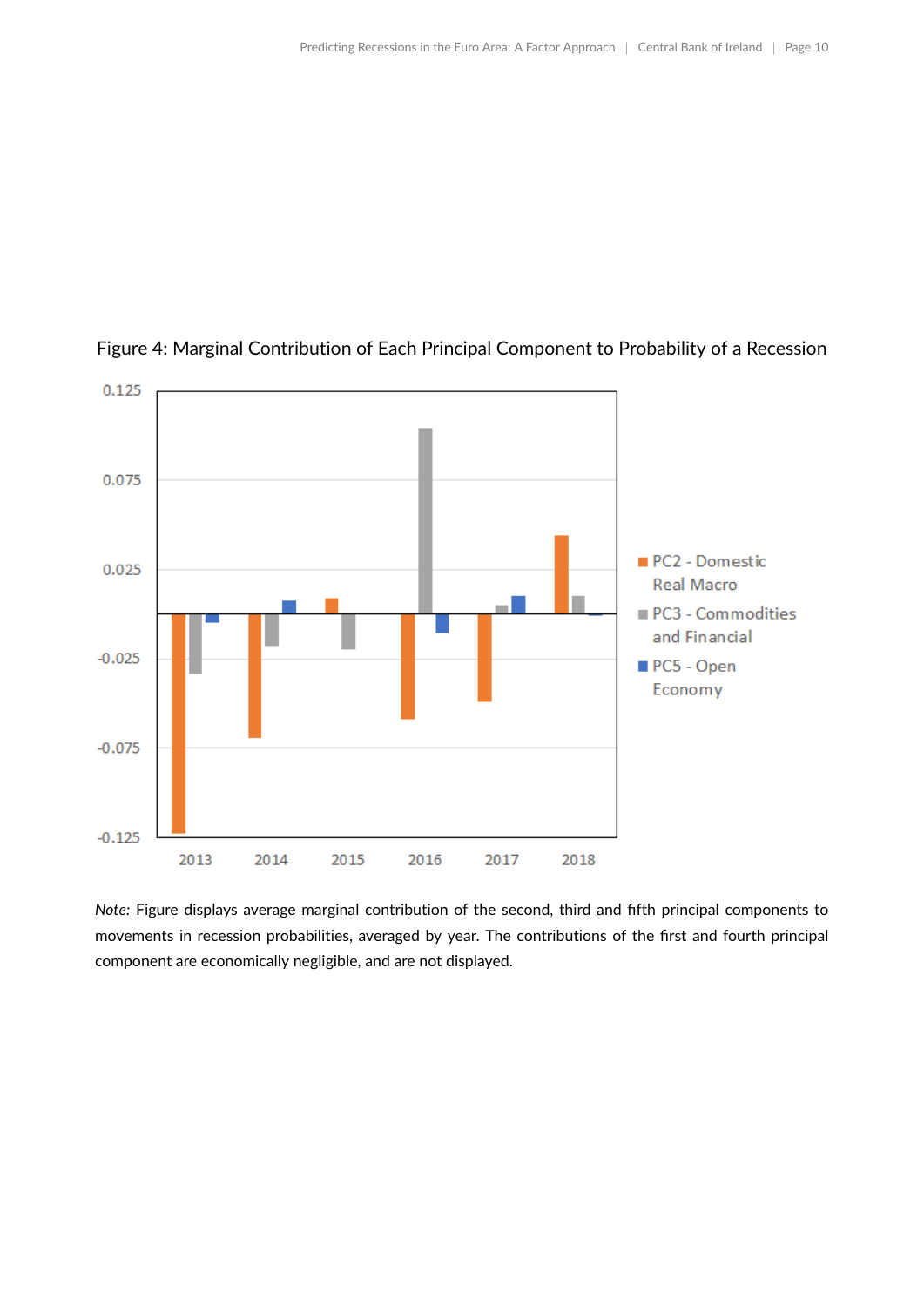#### **References**

- <span id="page-11-8"></span>Bellégo, C. and L. Ferrara (2009). Forecasting Euro-Area Recessions Using Time-Varying Binary Response Models for Financial Markets. Working Paper 259, Banque de France.
- <span id="page-11-10"></span>Conefrey, T. and G. Walsh (2018). A Monthly Indicator of Economic Activity for Ireland. Economic Letter 14, Central Bank of Ireland.
- <span id="page-11-1"></span>Draghi, M. (2018). The outlook for the euro area economy. *ECB Speeches* (16 November).
- <span id="page-11-3"></span>Estrella, A. and F. Mishkin (1996). The Yield Curve as a Predictor of U.S. Recessions. *Current Issues in Economics and Finance 2*, 7.
- <span id="page-11-2"></span>Fagan, G., J. Henry, and R. Mestre (2001). An Area-Wide Model (AWM) for the Euro Area. Working Paper Series 0042, European Central Bank.
- <span id="page-11-4"></span>Favero, C., I. Kaminska, and U. Söderström (2005). The Predictive Power of the Yield Spread: Further Evidence and a Structural Interpretation. Working Paper 280, IGIER (Innocenzo Gasparini Institute for Economic Research), Bocconi University.
- <span id="page-11-9"></span>Fendel, R., N. Mai, and O. Mohr (2018). Recession Probabilities for the Eurozone at the Zero Lower Bound: Challenges to the Term Spread and Rise of Alternatives. *WHU - Otter Beisheim School of Management, Working paper series in Economics 18*(04).
- <span id="page-11-5"></span>Johansson, P. and A. Meldrum (2018). Predicting Recession Probabilities Using the Slope of the Yield Curve. *FED Notes* (1 March).
- <span id="page-11-7"></span>Liu, W. and E. Moench (2014). What predicts US Recessions? Staff Report 691, FRB of New York.
- <span id="page-11-0"></span>Praet, P. (2018). Preserving monetary accommodation in times of normalisation. *ECB Speeches* (26 November).
- <span id="page-11-6"></span>Stuart, R. and S. Gerlach (2018). The term structure and recessions before the Fed. *VoxEU* (11 July).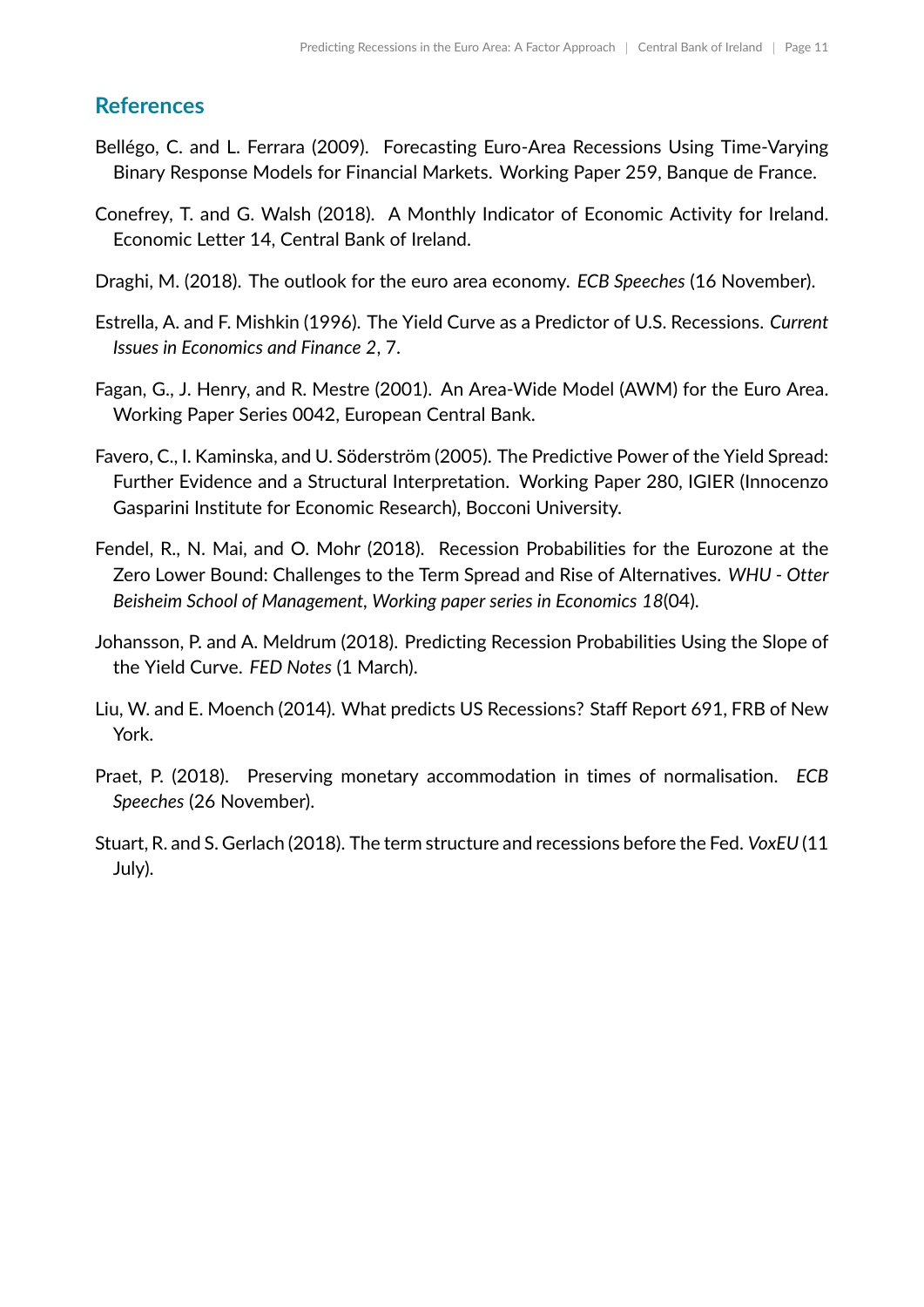## **Appendix 1 – Data used for factor model**

Descriptions of data found in the area wide model data set [\(Fagan et al.](#page-11-2) [\(2001\)](#page-11-2)) can be found on the final page of the accompanying documentation [https://eabcn.org/sites/default/files/awm\\_database\\_update\\_18.](https://eabcn.org/sites/default/files/awm_database_update_18.pdf) [pdf](https://eabcn.org/sites/default/files/awm_database_update_18.pdf).

The variables used, with sources are listed below. All are log differenced (y-o-y), except variables marked with a "\*", for which levels are used. The data source is the area wide model, unless otherwise stated.

- 1. Real GDP at Market Prices
- 2. General Government Final Consumption Expenditure
- 3. Gross Fixed Capital Formation
- 4. Exports of Goods and Services
- 5. Imports of Goods and Services
- 6. GDP Deflator
- 7. General Government Final Consumption Deflator
- 8. Gross Fixed Capital Formation Deflator
- 9. Exports of Goods and Services Deflator
- 10. Imports of Goods and Services Deflator
- 11. Compensation of Employees
- 12. Taxes on Production and Imports Less Subsidies
- 13. HICP (Overall Index)
- 14. Labour Force
- 15. Total Employment
- 16. Total Unemployed
- 17. Unemployment rate\*
- 18. Short term interest rate\*
- 19. Long term interest rate\*
- 20. Commodity Prices
- 21. Oil Prices (UK)
- 22. Non-oil commodity prices
- 23. Gross Savings Rate\*
- 24. Nominal Effective Exchange Rate
- 25. UK Real GDP (OECD)
- 26. UK GDP Deflator (OECD)
- 27. EU Real GDP (OECD)
- 28. USA Real GDP (OECD)
- 29. USA GDP Deflator (OECD)
- 30. Japan Real GDP (OECD)
- 31. Japan GDP Deflator (OECD)
- 32. Swiss Real GDP (OECD)
- 33. Swiss GDP Deflator (OECD)
- 34. US CPI Inflation (FRED)
- 35. US 10 Year Bond Yields\* (FRED)
- 36. US Industrial Production (FRED)
- 37. US Non Farm Payrolls (FRED)
- 38. US Producer Price Index (FRED)
- 39. US 3 Month T-Bills (FRED)
- 40. US Unemployment Rate (FRED)